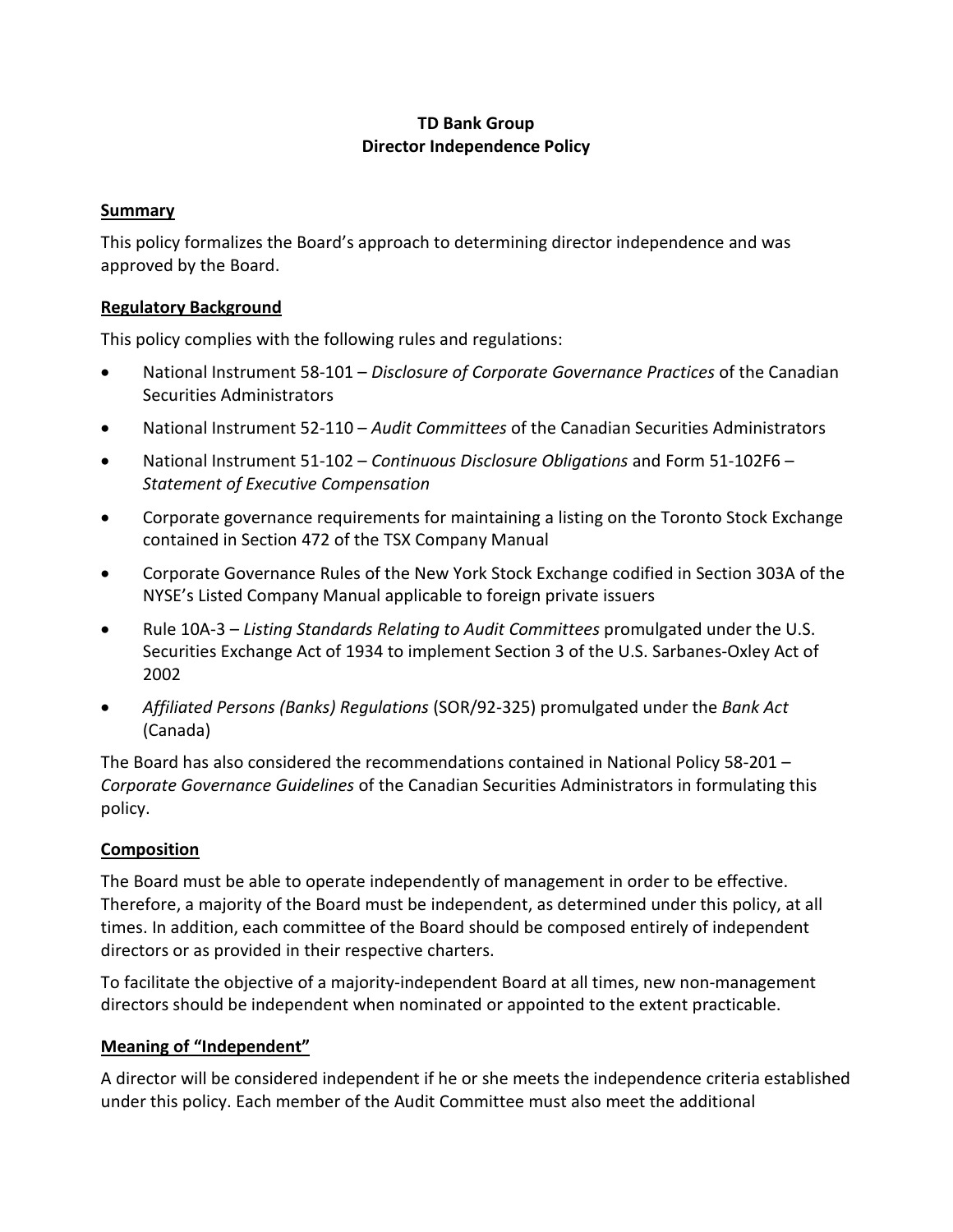independence criteria set out below under the heading "Additional Independence Criteria for Audit Committee Members".

## **Role of the Corporate Governance Committee and the Corporate Secretary**

The Corporate Governance Committee is responsible for:

- Recommending to the Board independence criteria for directors; and
- Evaluating the independence of directors annually in connection with the process for selecting Board and committee members for the following year, and as needed for director appointments during the year.

The Corporate Secretary is responsible for overseeing the due diligence process regarding the independence status of directors and potential directors under this policy and applicable rules and regulations and for reporting to the Corporate Governance Committee as set out below under the heading "Annual Evaluation of Director Independence".

## **Independence Criteria**

In order for a director to be considered independent under this policy:

- The Corporate Governance Committee must determine the director has no direct or indirect relationships with the Bank that would make him or her personally beholden to the Bank and consequently interfere with the exercise of his or her independent judgment. In this policy, this is known as a material relationship.
- The director must not be, and must not have been in the past three years, an employee or executive officer of the Bank (other than as an interim chief executive officer of the Bank).
- None of the director's immediate family members may be executive officers of the Bank. Immediate family member means: spouse or common-law partner, parent, child, sibling, mother or father-in-law, son or daughter-in-law, brother or sister-in-law, and anyone (other than an employee of the director or his or her immediate family member) who shares the individual's home.

# **Annual Evaluation of Director Independence**

In conducting its annual evaluation of director independence, the Corporate Governance Committee will follow the following procedures:

- Receive a report from the Corporate Secretary on the independence status of the individual directors based on the results of the due diligence process. The Report will include details of any particular cases of potential material relationships, as well as the proportion of independent members of the Board and its committees.
- Review with the Corporate Secretary the due diligence process and the factors considered to arrive at the conclusions as to the independence status of the directors, and consider any particular cases of potential material relationships.
- Report annually to the Board on the independence status of the individual directors.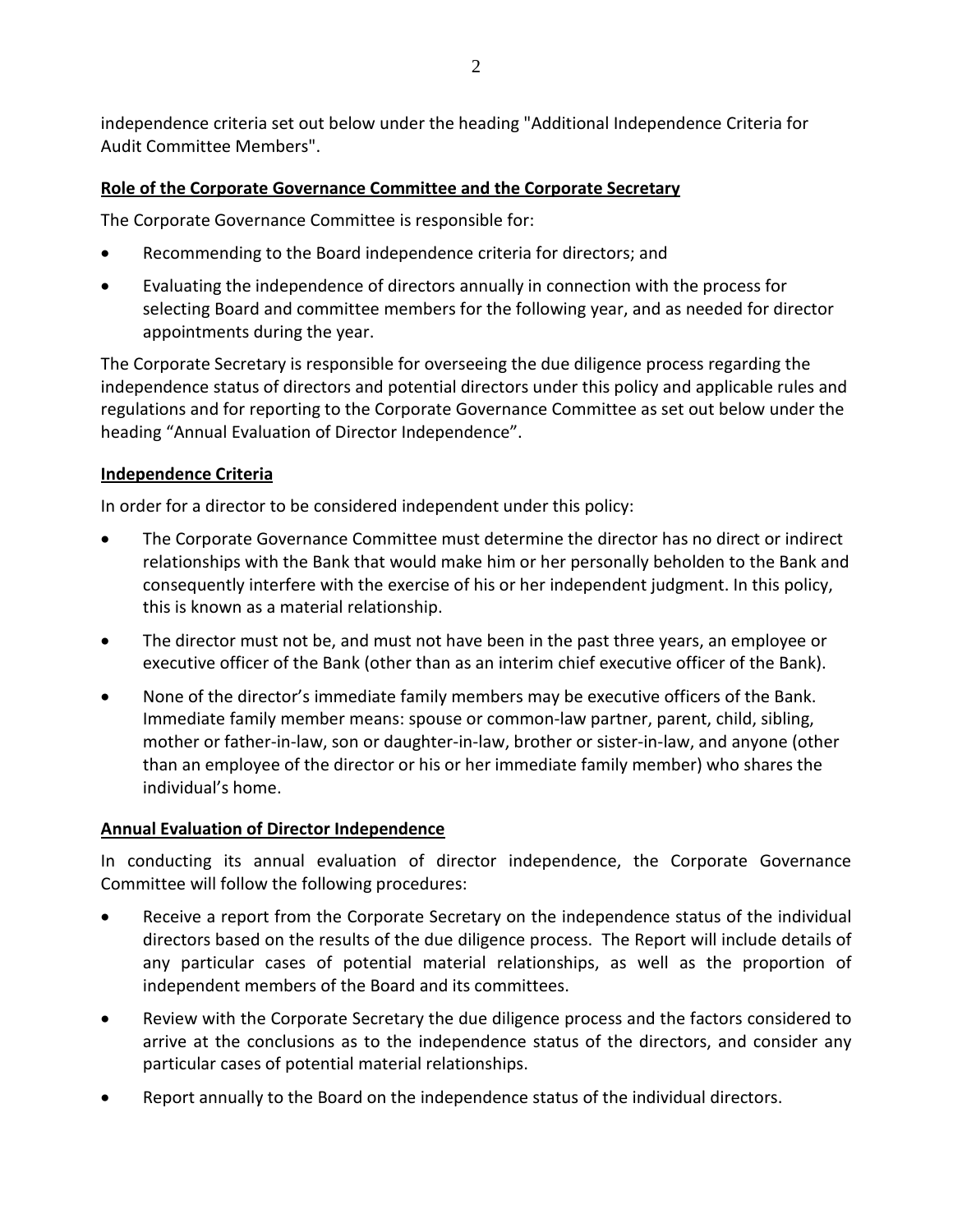These procedures also apply to director appointments made between annual meetings with any necessary modifications.

## **Material Relationships**

Based on the results of the due diligence process, the Corporate Secretary will bring all relationships between the Bank and individual directors to the attention of the Corporate Governance Committee that the Corporate Secretary, in consultation with the General Counsel, believes should have Committee consideration. In addition, the Committee may inquire about any particular cases.

The following considerations apply to making any determination as to the materiality or potential materiality of any relationships between the Bank and individual directors:

- 1. Consideration should be given to the nature of the director's relationships with the Bank and the importance of those relationships to the director. The following relationships are particularly relevant: outsourcing, consulting, legal, accounting and financial services.
- 2. Significant relationships of these types should be examined not only from the director's standpoint, but also from that of persons or organizations the director is related to, such as a spouse or an entity that employs the director in an executive capacity.
- 3. For a director in such a relationship, consideration should be given to whether he or she could, or could reasonably be expected to, lack objectivity with respect to management's recommendations and performance. The goal is for a large majority of the Board to be composed of directors whose loyalty to the Bank and its shareholders is not compromised by any other relationship with the Bank.
- 4. Some directors or entities they are connected with may have banking relationships with the Bank. Relationships of this kind should be examined to determine whether the directors are, or could reasonably be perceived to be, personally beholden to the Bank. Relevant factors in this analysis include:
	- Overall creditworthiness of the banking customer (independent credit ratings, net assets, etc.);
	- Existing banking relationships with other institutions; and
	- Status of the director's involvement with the customer (retired, active executive, etc.)

## **Additional Independence Criteria for Audit Committee Members**

Audit Committee members must meet the additional independence requirements set out below. This reflects the importance of objective oversight of the quality of financial disclosure and the adequacy of internal controls.

• Audit Committee members may not accept, directly or indirectly, any consulting, advisory or other compensatory fee from the Bank or any of its subsidiaries, other than compensation as directors or under a retirement plan for prior service with the Bank (as further detailed in applicable rules and regulations).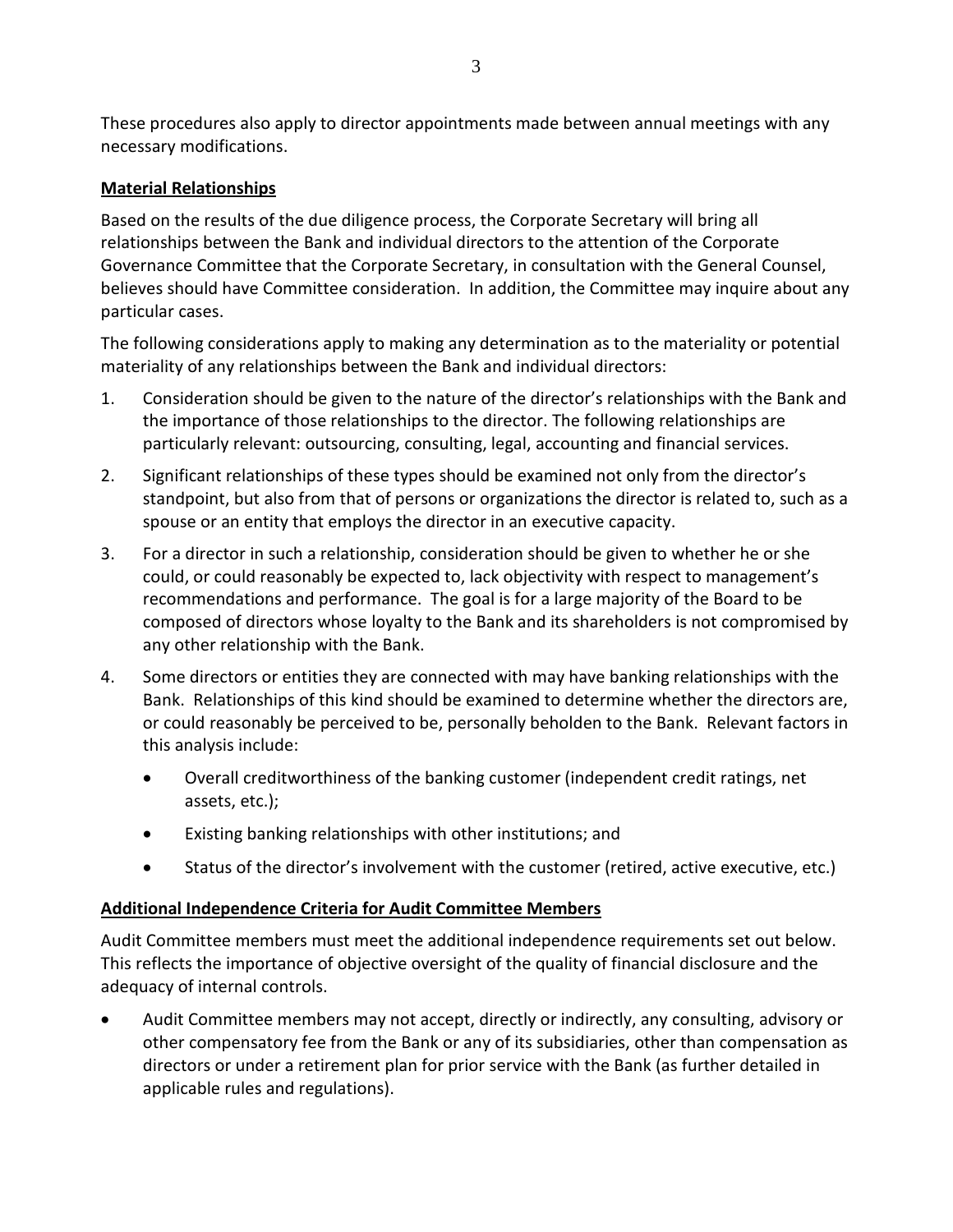• Audit Committee members must not be an "affiliated" person of the Bank or any of its subsidiaries (as required under National Instrument 52-110 – *Audit Committees* and SEC Rule 10A-3).

### **Transparency**

The Board communicates clearly to the Bank's shareholders in the management proxy circular the Board's approach to director independence, as well as the independence status of the director nominees. This disclosure should include:

- What the Corporate Governance Committee considers when it evaluates the independence of the directors under the criteria established by this policy.
- Which director candidates the Corporate Governance Committee has determined are not independent under the criteria established by this policy and why.
- Any additional disclosure concerning director independence required by National Instrument 58-101 – *Disclosure of Corporate Governance Practices*, Form 51-102F6 – *Statement of Executive Compensation* (for members of the Human Resources Committee), or other applicable rules and regulations.
- How the director candidates compare to the independence standards contained in the NYSE Corporate Governance Rules applicable to the board members of U.S. domestic companies listed on the exchange (recognizing that the Bank is not required to comply with such Rules as long as it discloses any significant differences compared to its own practices).
- With respect to director candidates who will serve on the Audit Committee if elected, confirmation that they will meet the additional director independence standards for audit committee members contained in Section 1.5 of National Instrument 52-110 – *Audit Committees* and SEC Rule 10A-3.
- Which director candidates are affiliated under the *Affiliated Persons (Banks) Regulations* promulgated under the *Bank Act* (Canada).

## **Effective Time of the Determination of Independence**

The determination of the independence of each director under the criteria established by this policy is effective from the date of the annual meeting (or the date of appointment for directors appointed between annual meetings) until the next annual meeting.

#### **Changes in Directors' Circumstances**

If an independent director's circumstances change significantly in the course of the year such that he or she may potentially have a material relationship with the Bank, the director should promptly advise the Chairman of the Board.

If, after further inquiry, the Chairman of the Board believes the relationship may be material in the reasonable opinion of the Corporate Governance Committee, he or she is to advise the Committee.